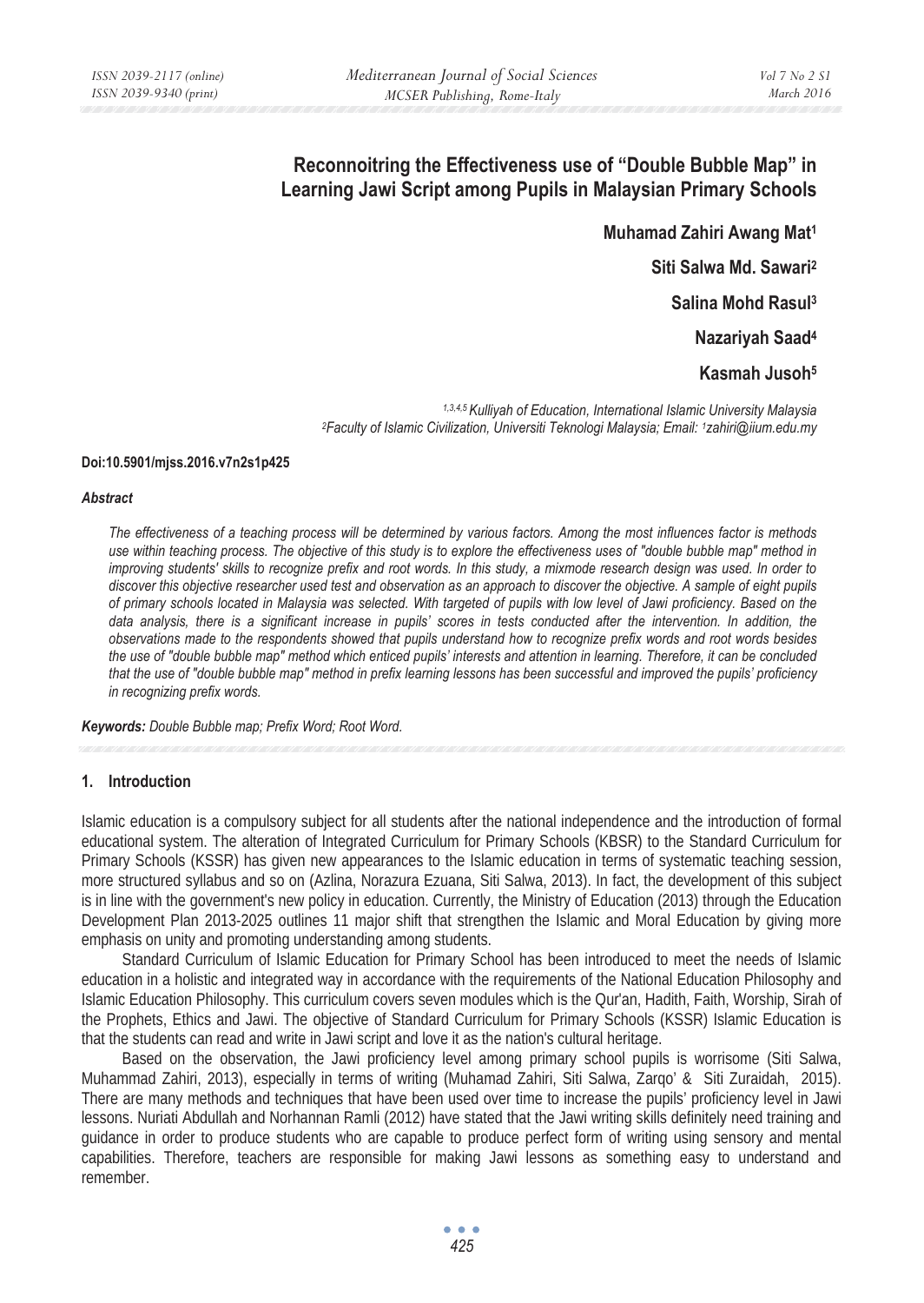#### *1.1 Research Objectives*

- 1. Does the "double bubble map" method improves student skills to recognize prefix and root words?
- 2. Can the "double bubble map" method improves the effectiveness in identifying the prefix and root words?

#### **2. Literature Review**

#### *2.1 Mind Mapping*

Teaching is essential in any field of study. The effectiveness of a teaching process will be determined by many factors, one of those through the methods use within it. Nowadays, there are so many methods ensuring the process of teaching which can maximize the students' understanding. A teaching method like a backbone to the whole process of teaching, so the method chooses undeniably important. In the teaching sphere, language is one of the priority subjects at school and even at the higher level of education, the proficiency of language becomes a requirement for admission. Mind mapping is one of the methods which believed crucial to ensure the effectiveness of teaching language.

Riswanto and Purta (2012) study of writing by using mind mapping, since writing part of the language element, their study indirectly emphasizes on the relation between mind mapping and language subject. Suyanto (2010) study about the effectiveness of mind mapping to teach writing skill viewed from their IQ which shown the significant link between mind mapping and teaching language (writing skill). Their study indicates that mind mapping and teaching language are a good combination and looked more details into different dimensions. A good method or medium for remembering, creative intellect, and learning has confirmed by the use of mind mapping (Gómez & King, 2014). Another study focused on writing skill (part of the language) study by Imran, Shahriar and Md. Jahidur (2011) which is a mind map for academic writing, al-Naqbi (2011) on the use of mind mapping in order to develop writing in UAE and Nemati, Jahandar and Khodabandehlou (2014) about the effect of mind mapping on essay writing in Iran. Wai Ling (2004) study on the effectiveness of using mind mapping skills in enhancing secondary one and secondary four students' writing in a CMI School, enhancing freshman students' writing skills with a mind mapping software and incorporating mind mapping into the teaching of comprehension skills enhances students' understanding and memory of comprehension passages (Wong-Ang, Gek Moi and Ong Lee Lian, 2007).

Siriphanich and Laohawiriyanon (2010) and Rizqiya (2013) study about mind mapping technique at Thailand and Indonesia to improve reading comprehension ability which is part of the teaching language process. There are other studies which show the connection between teaching language and mind mapping, which are using mind maps to raise standards in literacy, improve confidence and encourage positive attitudes towards learning by Cain (2001/2002). Moreover, there are study even focus on teaching spelling skills with a mind mapping software (Al-Jarf, 2011).

In addition, Sujana (2012) integrate mind mapping method in teaching academic reading in English language, this study quite different to the previous one since it focuses directly on a specific language. Besides, there are studies which focus on foreign language by using mind mapping (Ariana & Mirabela, 2012) and (Casco, 2009) but in a different field of study. Writing, reading, spelling and direct dealing with certain language are elements which form the language subject, or course, so all those skills obviously related to the study. Since mind mapping is important, the invention of mind mapping in the form of software had been introduced as being studied by T Tungprapa (2015) about electronic mind maps and creating online mind map (Douma, Ligierko & Romano (2009).

#### *2.2 Double Bubble Map*

In teaching process, mapping is one of the means in teacher's strategies (Riswanto & Putra, 2012). This method able to encourage and motivated students in learning and thinking (Siriphanich & Laohawiriyanon, 2010). "It helps students to assimilate new information, to think and to develop their conceptual schema" (Keles, 2012). Gómez and King (2014) study on using mind mapping as a method to help ESL/EFL students connect vocabulary and concepts in different contexts. There are various type of mind mapping that has been used in learning, one of the most effective is Double Bubble Map. This type of mapping used circle as the part of presentations in the mind mapping. Each circle was used to explain different point of explanations. Figure 1 shows the example of Double Bubble Map: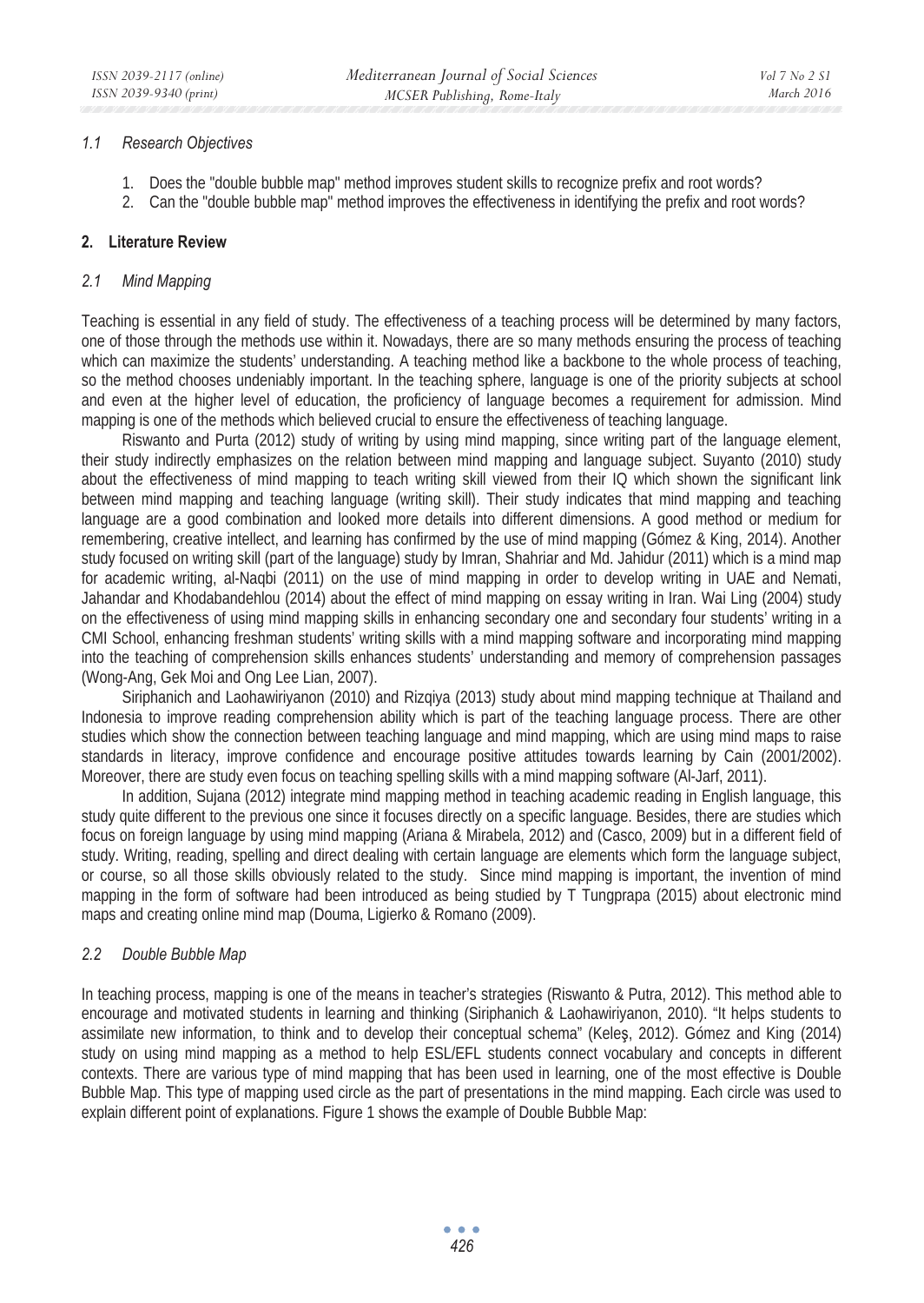

## **Figure 1:** Double Bubble Map.

#### *2.3 Jawi Script*

Jawi script has been established in Malay world since 1300 AD. The writing of Jawi confined to religious and cultural use. Developments related to the arrival of Islam, especially from the Persians. The Arabic alphabet was introduced modified to conform to the classical Malay language spoken. Jawi script is written from right to left, and supplemented with 6 letters not in Arabic, ie ca pa nga ga va and her (John, 1988). Previously, Jawi script has been acknowledge as official writing system in Malaysia. However, now it serve as an alternative writing system in Malaysia. In terms of usage, Jawi script has been replaced by Roman script.

According to Musa, Aziz & Yasran (2009), currently Rumi script has dominated the Malay language writing. It occur since 1963 when Rumi has been declared as the official written language of Malay, and thus marginalize the Jawi script. Jawi writing is no longer a matter of education in the school, except for a handful of students in specific schools and learning Islamic studies subject. The limitations in used of Jawi script has created negative circumstance when people start to forget this scripture.

# **3. Research Methodology**

Acording to Ragin (2010), research design can be defined as a plan for collecting and analysing evidences that could help the investigator to answer the questions he or she poses . There are three types of research designs depending on the mode of inquiry, namely qualitative, quantitative, and mixed mode. In this study, a mixmode research design was used. The research aimed to explore the effectiveness uses of "double bubble map" method in improving students' skills to recognize prefix and root words. In order to discover this objective researcher used test and observation as an approach to discover the objective.

#### *3.1 Sample*

A sample of eight pupils of primary schools located in Malaysia was selected. With targeted pupils of four male and four female. All the target group consists of pupils with low level of Jawi proficiency.

#### *3.2 Test*

Written tests were carried out to the target group to investigate their understanding on the prefix and root words. The participants' efficiency in identifying and distinguishing prefix words and root words were also being tested. After reviewing the test papers, it has been found that there were still pupils who made errors not because their lack of understanding about the learning lessons but it was because of their less proficiency in reading Jawi script.

# *3.3 Observation*

The observation of this study involved an interaction between researchers and students. Researchers have looked at the impact of countervailing undertaken by students. In this process, researchers have considered the pupils to be observed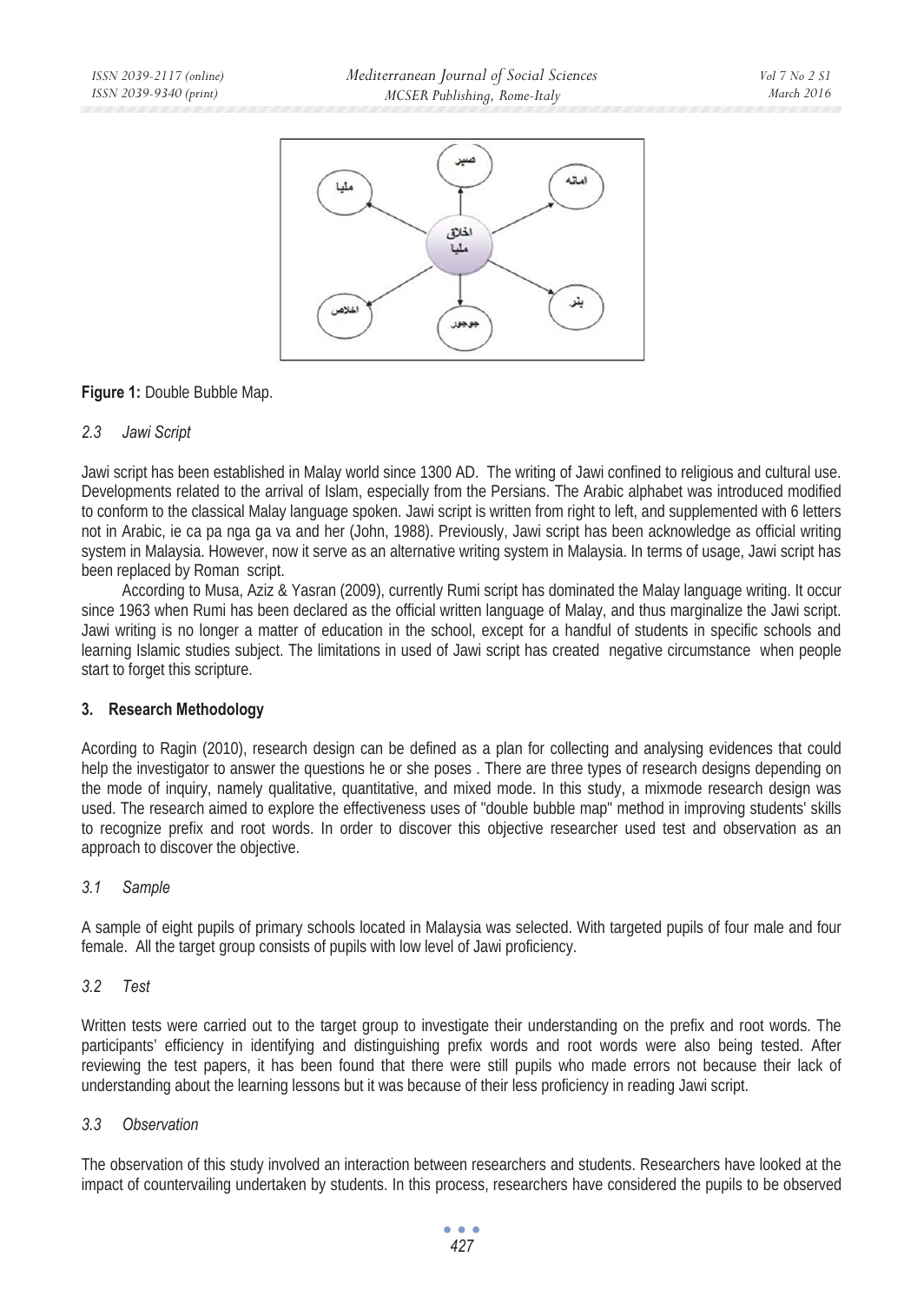as subjects and they have interacted with each other. The results of this observation have developed the research data. Thus, the researchers will indirectly "be involved in conducting the observation (participatory observation) to understand the issues related to the object of study, particularly in relation to the general state of the research location and other symptoms developed in the study area" (Mustaffa, Ghazali, Sawari, 2015).

#### *3.4 Activities*

In carrying out the study, the researchers have done three different activities.

- 1. Identify prefix words and root words.
- 2. Classify prefix words and root words using the "double bubble map" method.
- 3. Written tests through worksheets to test the effectiveness of the "double bubble map" method.

## *3.4.1 Activity 1*

Identify prefix words and root words.

The participants did group activities through finding and reading bubble flash cards that contained prefix words and root words and they pasted the words to the appropriate place by using the "double bubble map" method. Teachers have introduced the "double bubble map" method to the pupils. The prefix words have been taught in the classroom by using explanation. The teacher have done some improvements in teaching and learning sessions by using teaching aids such as bubble flash cards. The bubble flash cards explanation method is using large models until pupils understand its usage. The teachers gave examples of prefix like "س" with examples of word with prefix like "سفو مون" and examples of word from the root word "سندوق". Besides that, pupils were asked to pronounce prefix, prefix words, and root words that have been shown. Apart from that, pupils were asked to give other examples of prefix, prefix words and root words. They were asked to paste the bubble flash cards in the appropriate place as describe in figure 2:



**Figure 2:** Exercises with bubble flash cards

The teachers asked the pupils to sit in pairs. Every pair of pupils were required to take a set of bubble flash cards provided. One set consists of a bubble flash card contains letter, three bubble flash cards contain prefix and three bubble flash cards contain root words. The bubble flash cards given to pupils were in a smaller form. Teachers also distributed a "double bubble map" card to each group of pupils. The teachers asked the pupils to pronounce what they have got from the flash cards. The pupils pasted the bubble flash cards on the "double bubble map" that they have without their teachers' assistance.

Teachers only observed the pupils' assignments. The pupils were asked to read out their works one by one in group. The pairs then pasted their assignments in the classroom's white board. The pupils were asked to read their assignments in front of the classroom. The teachers asked the students to rewrite the assignments into their exercise books.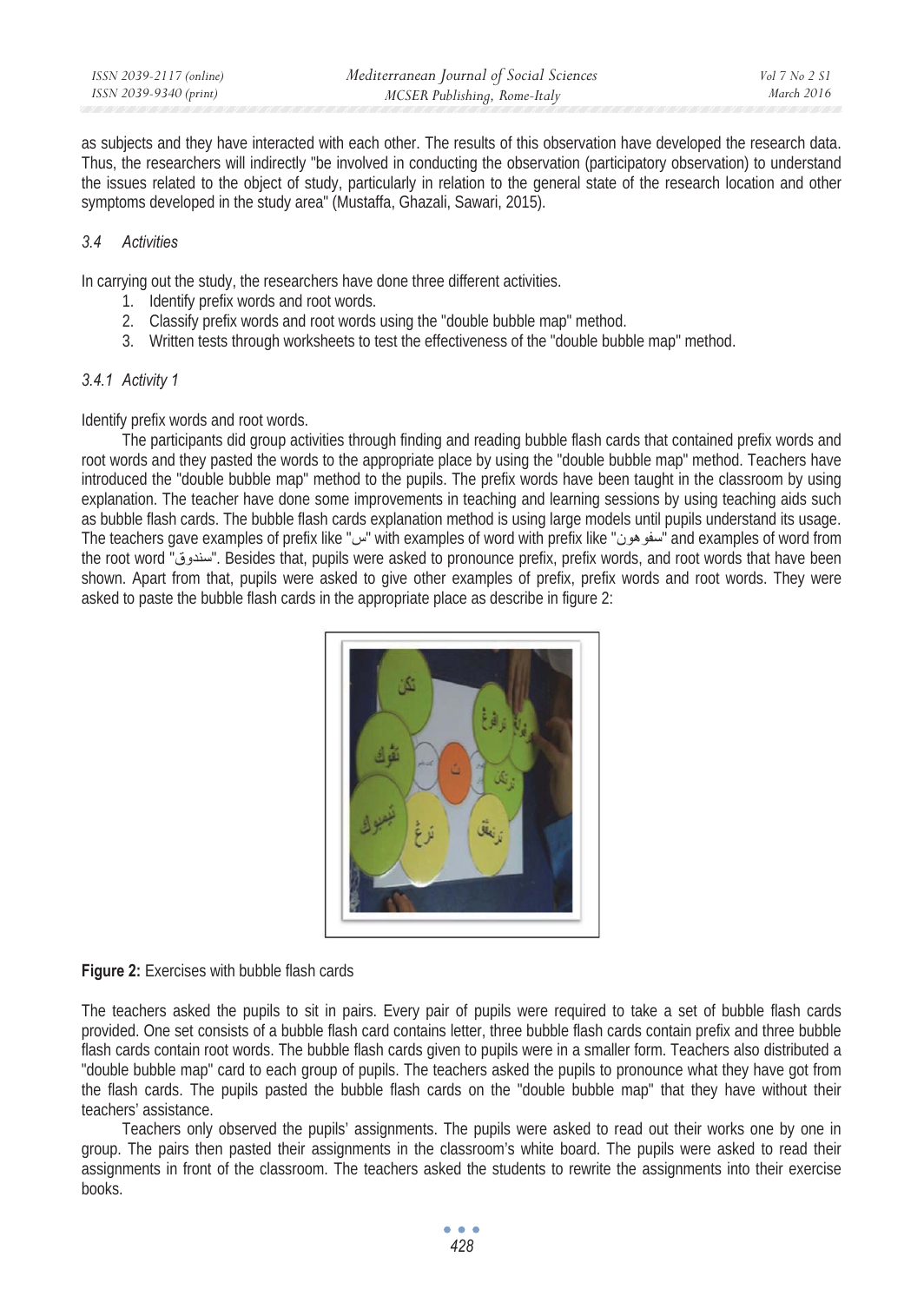#### *3.4.2 Activity 2*

Classify prefix words and root words using the "double bubble map" method.

Pupils read the text during teaching and learning session in classroom, individual and group. Pupils were asked to pronounce, come up with prefix words that were in the text and give some other examples by using the "double bubble map" method to find a comparison. Then, pupils were given reading materials. Teachers have used short stories as stimulus. Pupils were required to read the story from the reading materials individually and in the classroom.

Information and Questions & Answers related to the passage being read.

After this process, pupils were asked to circle the words of Jawi script that begin with letters أَتْ يْ رِيب بِس After this process, pupils were asked to circle the words of Jawi script that begin with letters first paragraph only. The teachers have linked the "double bubble map" method that has been learned in the previous weeks and have given some examples.

Questions and answers related to the difference between prefix words and root words.

The teachers have distributed a sheet of "double bubble map" to each pupils. The teachers have tested the pupils' ability to recognize prefix words and root words by classifying the words that were circled using the "double bubble map" method. Pupils only have to fill in the five prefix words and five root words. Discussions were made regarding the activities. Pupils continued making their tasks with the second paragraph and so on. They were asked to choose and write prefix words and root words in their workbook by using the "double bubble map" method.

#### *3.4.3 Activity 3*

Written tests using the worksheets have been done to test the effectiveness of the "double bubble map" method. The worksheets were used to test the pupils' understanding and effectiveness of using the "double bubble map" method of prefix words and root words. Pupils were given letters of  $\neq$   $\neq$   $\neq$   $\neq$  / $\neq$  7 are teachers have distributed the worksheets as a written test. The test questions consisted of 3 phases which were reading and underlining prefix words and root words through understanding the sentence. In the second phase, the pupils were required to choose and write prefix words and root words in the "double bubble map" while in the third phase, pupils were required to make prefix words and root words into Jawi script to test their writing. The tests were reviewed and evaluated to get the final data.

#### **4. Findings and Discussion**

Identify prefix words and root words.



**Figure 2:** Proficiency in recognizing prefix words and root words

Figure 2 shows the results of the pupils' assignments to evaluate their proficiency in recognizing prefix words and root words using the "double bubble map" method. Based on Figure 1, it has been found that overall; the pupils got good marks after carrying out the intervention. Scores were given based on the pupils' correct and accurate answers. The number of words provided in the activity 1 consist of 3 prefix words and 3 root words that representing 3 marks per category.

Classify prefix words and root words using the "double bubble map" method.

 $\bullet$   $\bullet$   $\bullet$ *429*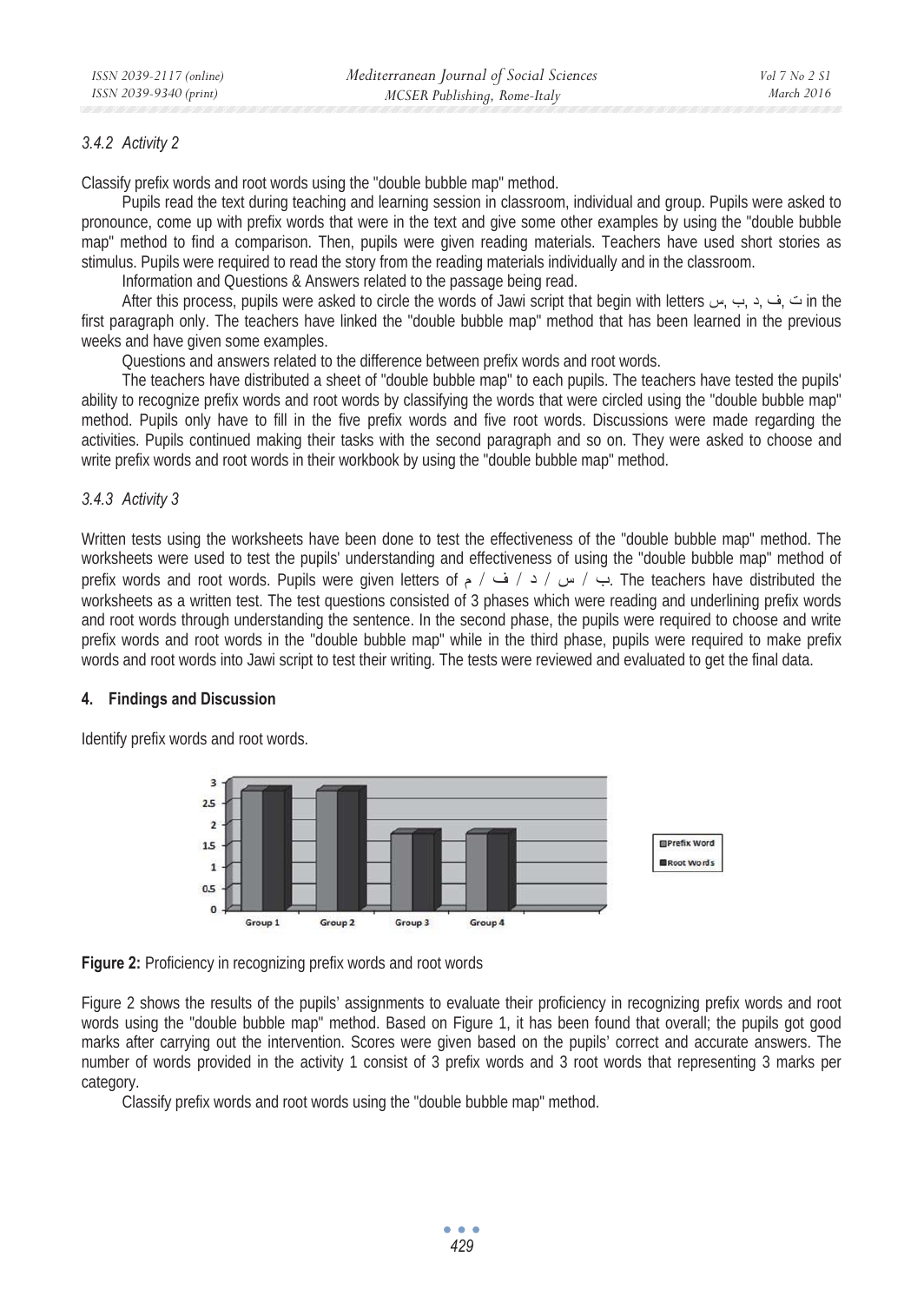

**Figure 4:** The pupils' proficiency in identifying and classifying prefix words and root words

Figure 4 shows the results gathered from the worksheets to evaluate the pupils' proficiency in identifying and classifying prefix words and root words using "double bubble map" method.

Overall, the pupils' scores improved for both schools. The scores were based on the total number of correct answers answered by the pupils. The number of words contained in the first paragraph was 12 prefix words and 12 root words. The pupils were required to choose only 10 answers from both categories.

# **5. Analysis of the findings of activity 3**

Written tests through worksheets to test the effectiveness of the "double bubble map" method.



**Figure 5:** Result effectiveness of the "double bubble map" method and the pupils' proficiency in identifying prefix words and root words

Figure 5 shows the results of the worksheets to evaluate the effectiveness of the "double bubble map" method and the pupils' proficiency in identifying prefix words and root words, besides evaluating the effectiveness of teaching method. Based on figures 3 and 4, it has been found that there is a change and increase in pupils' scores after the intervention. The scores were based on the total number of correct answers answered by the pupils.

What Can the "double bubble map" method improve the effectiveness in identifying prefix words and root words?

# *5.1 Interest*

During the intervention, it seemed that the pupils were interested in the "double bubble map" method especially when they were put in pairs. This approach was more robust, the pupils were more focussed and paying attention to the teachers.

# *5.2 Focus*

This was proven through the pupils' full attention towards their teachers during learning lessons.

Sometimes, the pupils asked questions which showed that they were paying attention during learning session and they required teacher's certainty regarding the lesson.

Based on the observations, the pupils have focused on their learning through the "double bubble map" method and felt that the method used was interesting.

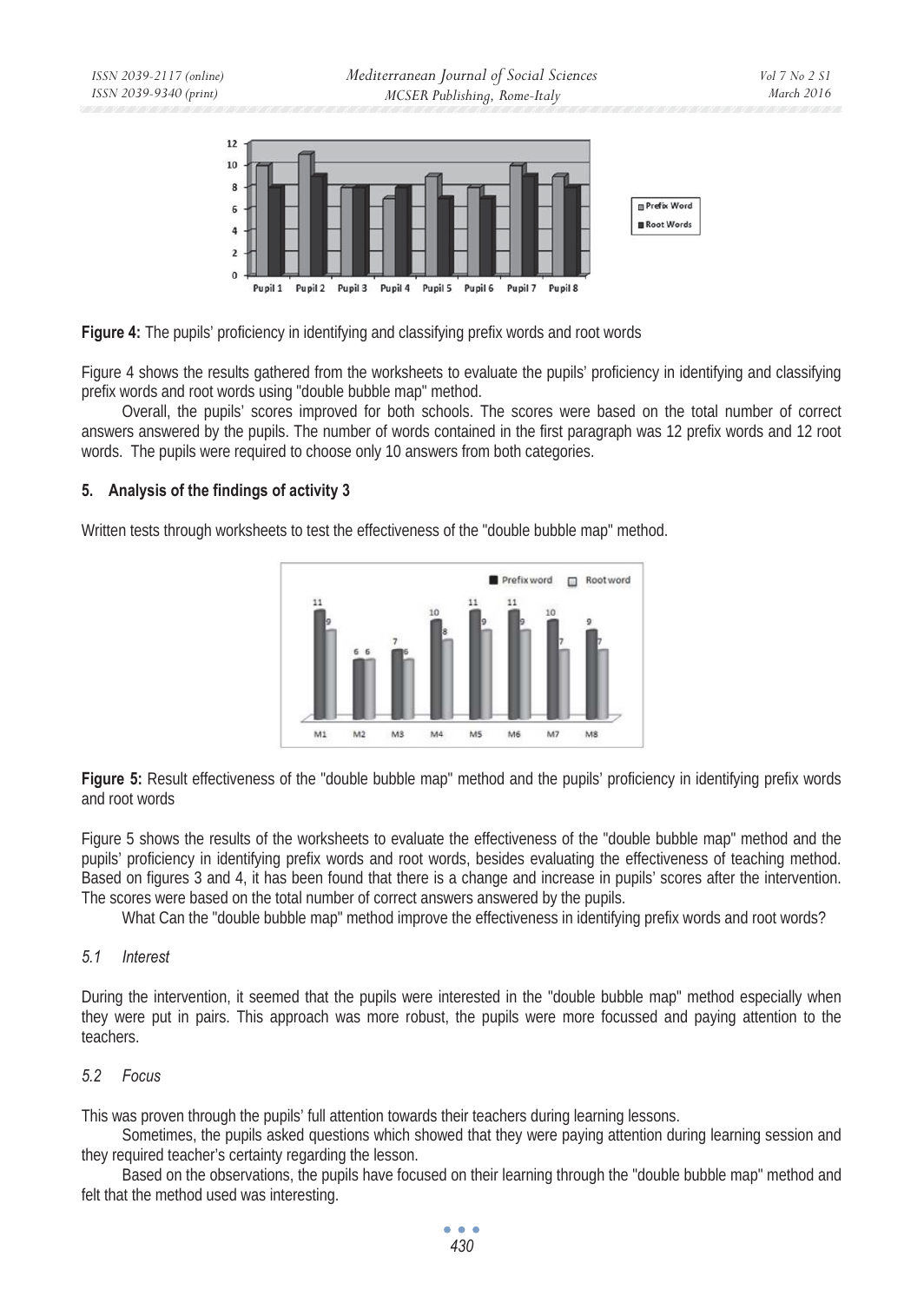## *5.3 Understanding*

In terms of pupils' understanding, it could be seen that there has been increased in understanding and proficiency on how to recognize prefix words and root words. This has been proven by observations where the pupils could choose and paste the right prefix and root words. In addition, they seemed to be faster in completing tasks and provide the correct answers.

The pupils could understand and recognize prefix words and root words correctly although there were some of them who were weak in reading the Jawi script. The pupils' acceptance were more clear with the "double bubble map" method. Pupils were able to differentiate prefix words and root words when they were given the sentences. I will use this method again to be implemented in activity 3 to see how effective it is in teaching and learning session.

#### *5.4 Motivation*

The use of "double bubble map" method in teaching and learning Jawi script is indirectly improving students' reading proficiency in sentence form. This is because a proper understanding of the method of recognizing prefix words and root words can help the students.

# **6. Conclusion**

Based on the data analysis, there is a significant increase in pupils' scores in tests conducted after the intervention. In addition, the observations made to the respondents showed that pupils understand how to recognize prefix words and root words besides the use of "double bubble map" method which enticed pupils' interests and attention in learning . Therefore, it can be concluded that the use of "double bubble map" method in prefix learning lessons has been successful and improved the pupils' proficiency in recognizing prefix words. Besides that, there has been an increase in teachers' practice for teaching prefix. Based on the findings, the teachers must teach in ways that are easily understood and remembered by their students. Moreover, the teaching methods must be able to attract pupils' interests towards learning so that no information is leaking which can affect the Jawi lesson negatively. The results showed that the students could be assisted to have pleasant experiences during teaching and learning sessions.

#### **References**

- Nemati, A., Jahandar, S., & Khodabandehlou, M. (2014). The effect of mind mapping technique on the enhancement of advanced Iranian EFL learners' essay writing ability through organizing information and thoughts. *Indian Journal of Fundamental and Applied Life Sciences, 4*(1), 96-104.
- Casco, M. (2009). The use of mind maps in the teaching of foreign languages. *Unpublished Article.*
- Al-Naqbi, S. (2011). The use of mind mapping to develop writing skills in UAE schools. *Education, Business and Society: Contemporary Middle Eastern, 4*(2), 120-133. doi: http://dx.doi.org/10.1108/17537981111143855
- Al-Jarf, R. (2011). Teaching spelling skills with a mind mapping software. *Asian EFL Journal Professional Teaching articles, 53,* 4-16.
- Imran, M., Shahriar, R., & Md. Jahidur, Rahman. (2011). Mind map for academic writing: a tool to facilitate university level student. *International Journal of Educational Science and Research, 1*(1), 21-30.
- Gómez, M. I., & King, G. (2014). Using mind mapping as a method to help ESL/EFL students connect vocabulary and concepts in different contexts. *TRILOGÍA. Ciencia, Tecnología y Sociedad*, 10, 69-85.
- Siriphanich, P., & Laohawiriyanon, C. (2010). Using mind mapping technique to improve reading comprehension ability of Thai EFL university students*, the 2nd International Conference on Humanities and Social Sciences,* 1-13. url: http://tar.thailis.or.th/ bitstream/123456789/892/1/001.pdf
- Riswanto., & Putra, P. P. (2012). The use of mind mapping strategy in the teaching of writing at SMAN 3 Bengkulu, Indonesia. *International Journal of Humanities and Social Science, 2*(21), 60-68.
- T Tungprapa. (2015). Effect of using the electronic mind map in the educational research methodology course for Master-degree students in the faculty of education. *International Journal of Information and Education Technology, 5*(11), 803-807. doi: 10.7763/IJIET.2015.V5.615
- Douma, M., Ligierko, G. & Romano, J. (2009). Creating online mind maps and concept maps. *25th Annual Conference on Distance Teaching and Learning.* 1-8. url: http://www.uwex.edu/disted/conference.
- Keleş, Ö. (2012). Elementary teacher's view on mind mapping. International Journal of Education, 4(1), 93-100. doi:10.5296/ije.v4i1.13 27
- Ragin, (2010). Constructing Social Research. The Unity and Diversity of Method. Retrieved 11/7/2013 from http://uwhonors2010.virtual knowledgestudio-.nl/wp-content/uploads/reading/Ragin.pdf
- Suyanto, A. (2010). The effectiveness of mind mapping to teach writing skill viewed from their IQ. (Graduate degree dissertation,